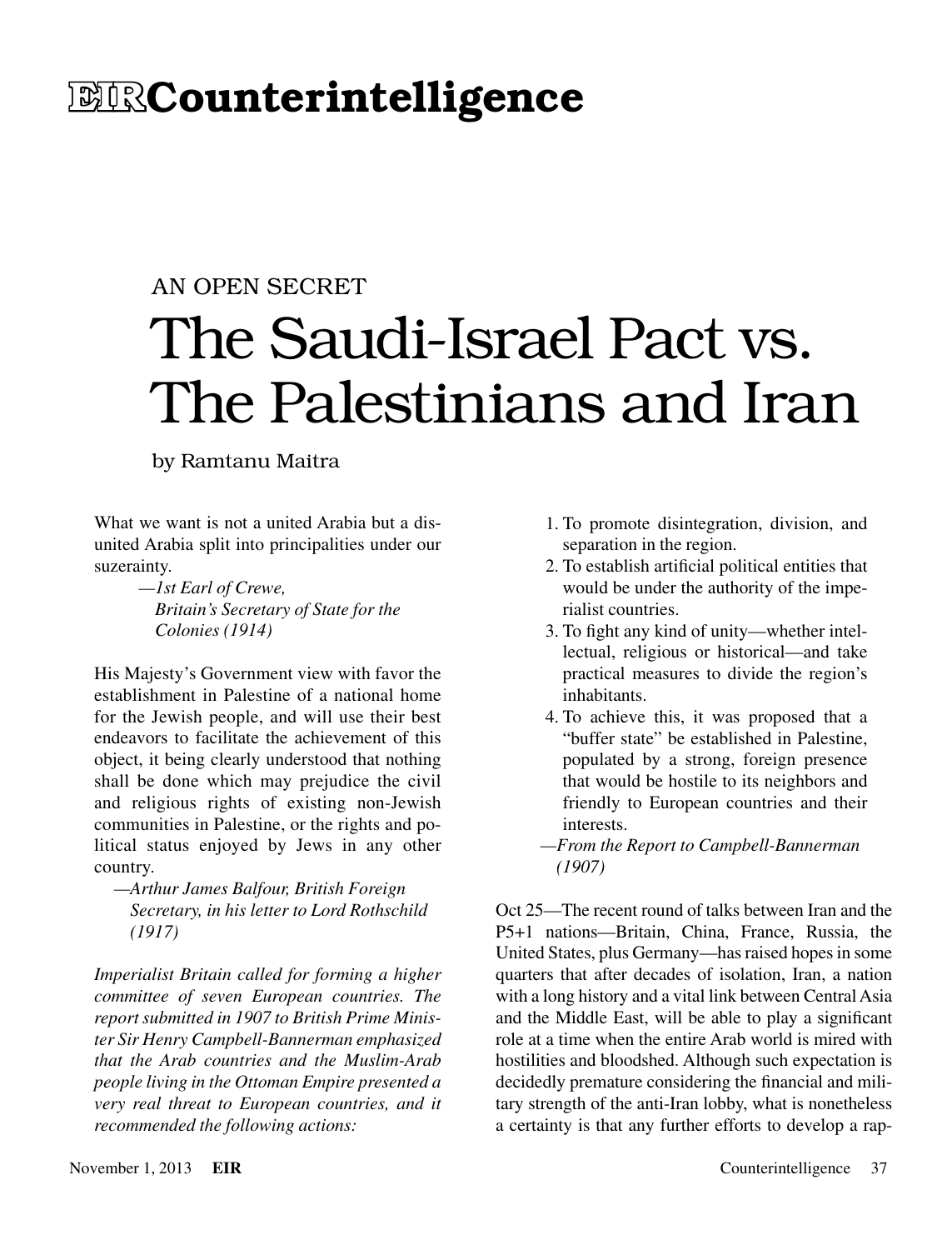

Wikimedia Commons

*On Jan. 3, 1919, Emir Faisal I (right) and Chaim Weizmann, president of the World Zionist Organization, signed the Faisal-Weizmann Agreement for Arab-Jewish cooperation, in which Faisal conditionally accepted the Balfour Declaration establishing a Jewish homeland in Palestine.*

prochement between Iran and the aforesaid six nations will be fought tooth-and-nail by the West's two close allies, Saudi Arabia and Israel, both created by the colonial powers in the 20th Century. Both these countries claim that the price for accommodation will be paid in the currency of their core interests.

#### **Saudis Sulk...**

The P5+1's recent talks took place at a time when Saudi Arabia, a vassal state of Britain that wields a lot of clout in London, Paris, and Washington because of its oil reserves and money power to bribe and buy, was smarting from the West's unwillingness to invade Syria to take down the al-Assad regime. The House of Saud, along with the House of al-Thani of Qatar and the House of al-Saba of Kuwait, have invested a great deal over the last two years in arming and funding the Wahhabi-Salafi jihadis, and have pushed them into Syria, with the help of the subservient Jordan and Turkey, who dream of re-establishing the Ottoman Empire. Its plan had almost succeeded, but due to effective opposition from the saner forces within the United States and Britain, and a timely intervention by Russia, Riyadh's efforts to further undermine Syria, and to give Iran a black eye, have been stalled.

Facing this adversity, Riyadh has resorted to throwing tantrums. First, on Oct. 1, Saudi Foreign Minister Prince Saud al-Faisal cancelled his sched-

uled address to the UN General Assembly. Although Riyadh has not made known its reason for the snub, some observers claim that it reflects the kingdom's dissatisfaction with the position of the UN on the Syrian crisis.

The House of Saud is actively subverting rapprochement with Iran by bringing together Wahhabi and Salafi killers to wage proxy wars, particularly in Syria. "Saudi Arabia would be using 'unlimited resources' to win the battle," Marc Lynch argues in *Foreign Policy* Oct. 15. "The Saudis are always willing to fight Iran to the last dead American (or Syrian).'"

A second exhibition of Riyadh's discontent was dished out on Oct. 17 when Saudi Arabia, after having lobbied to become a non-permanent member of the UN Security Council for the first time, did a stunning about-face, and rejected the seat, denouncing the world body for failing to resolve global conflicts such as the Syrian civil war. Subsequently, according to a report in the *Wall Street Journal,* Saudi intelligence director Prince Bandar bin Sultan criticized American policy while hosting a group of European diplomats. Bandar railed against Washington's decision not to bomb Syria last month and its wavering support for Sunni insurgents against President Bashar al-Assad; he also groused about the thawing of relations with the Saudis' old foe Iran.

Yet, it is unlikely that the Saudis can do much more than complain. There is no question that the Kingdom would pursue its "Islamic" mission, i.e., to convert all Sunni Muslims to Wahhabism and eliminate the "apostates" such as the Shi'as, Ahmediyyas, and other non-Sunni Muslims. Nonetheless, the Saudi royals and other ruling families in the Gulf region will have to remain latched onto the Western powers who brought them into existence and have protected them over the decades.

Saudi discontent over Washington's policy is nothing new. When Reza Shah Pahlavi was on the Iranian throne (1941-79), backed by the United States to stop the "Red tide" flowing into Arabia from the Soviet Union, the Saudis could do little. F. Gregory Gause III, a non-resident senior fellow at the Brookings Doha Center, pointed out in a recent article that the episodic crises, both real and imagined, between Riyadh and Washington are, in fact, baked in the cake. "They are the result of two enduring elements of the relationship: 1) the structural fact that the Saudis are the much weaker party in the partnership, and 2) the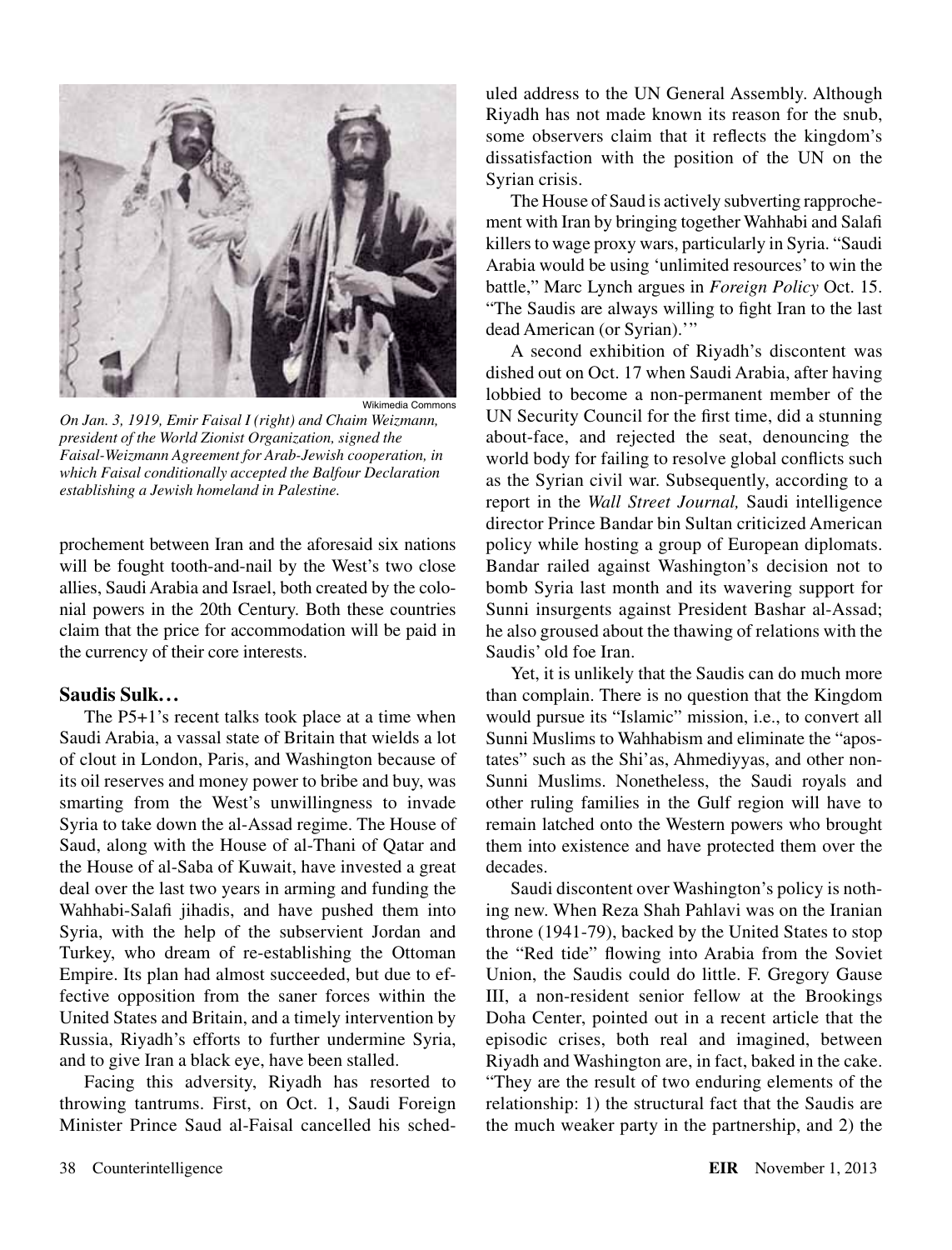mistaken belief of many, more in the U.S. than in Saudi Arabia, that the de facto alliance is built on a complete complementarity of interests," Gause wrote. In fact, the more it seems that Washington is reconciling with Iran, the more important maintaining the American security tie will be to the Saudis.

#### **...While Netanyahu Fumes**

While the Saudis are funding and arming Wahhabi-Salafi terrorists to pull down those regimes that associ-

ate with Iran and that remain unwilling to usher in a sectarian bloodbath in these Muslim-majority Arab countries, Israeli Prime Minister Benjamin Netanyahu is clinging to the British Secretary of State for Colonies, First Earl of Crewe's "good" words. Netanyahu recognizes the Iranian influence in many Arab countries, including Iraq and Syria. As a result, he is bent upon isolating Iran and, in the process, is willing to join Saudi Arabia in this murderous colonial venture.

Addressing the UN General Assembly on Oct. 1, Netanyahu said: "[former Iranian President Mahmoud] Ahmadinejad was a wolf in wolf's clothing, [Iran's new President Hassan] Rouhani is a wolf in sheep's

clothing. A wolf who thinks he can pull the wool over the eyes of the international community. But like everyone else, I wish we could believe Rouhani's words, but we must focus on Iran's actions." Armed with Israel's undeclared and hidden nuclear arsenal, Netanyahu told the UN General Assembly that the threat of a nuclear Iran posed a risk to the State of Israel: "We are an ancient people; we date back nearly 4,000 years. We've overcome adversity, and established a state in our ancestral homeland. Today our hope for a future is challenged by a nuclear Iran."

Netanyahu's latest outbursts are directly related to two major factors, and these are the same ones that led the Saudis to throw their recent temper tantrums. To begin with, Netanyahu, but not Israel as a whole, wanted the United States and the West to launch an attack on the Iran-influenced Syria. When that project stalled, and the P5+1 talks were revived to allow Iran to present its case on its nuclear-power development, Ne-



Wikimedia/Foreign and Commonwealth Office *Saudi Foreign Minister Prince Saud al-Faisal.*

tanyahu, like his Saudi collaborator, Prince Bandar, went ballistic, hoping to generate support among the American and colonial neo-cons who still follow the doctrines laid down by the First Earl of Crewe, Arthur Balfour, and Henry Campbell-Bannerman.

### **A Joint Venture?**

The core interests of Wahhabi Saudis and Israeli Zionists coincide, in keeping Iran isolated, if not dismantled. These interests, however, converge from two

different directions. In the case of Saudi Arabia, the only nation in the world named after the family that runs it, the Iranians, in particular, pose a challenge to its "supremacy" in the Islamic world. With the help of the colonial British, the al-Sauds, belonging to one of the nomadic Bedouin tribes in the arid wasteland of Arabia, drove out the Hashemites, who trace their ancestry from Hashim ibn 'Abd Manaf (died c. 510 AD), the great-grandfather of the Prophet Muhammad, and embraced the killing doctrines of Muhammad Ibn Abd al-Wahhab to become the "Keeper of the Two Holy Mosques" of Mecca and Medina.

In order to establish this supremacy, the House of al-Saud pro-

moted Wahhabism, which calls for elimination of all Shi'as, and labels the ancient nation of Iran, which is overwhelmingly majority Shi'a, a nation of apostates. In order to remain the *primus inter pares* among the Islamic nations, the House of Saud unabashedly joined hands with the colonials and their creation— Israel.

The Zionists of Israel may not like the Wahhabis, but they also hate Iran as intensely as the Saudis do. Having acquired possession of the Promised Land, the Zionists' objective was to grind the Palestinians into the dust. While the Saudis, and their fellow Sunni Salafis whimpered protests from time to time, it was Iran that began organizing to end the Zionist policy.

Even today, the House of Saud's allegiance to the Zionists remains intact. That is why the House of Saud deploys its Wahhabi-indoctrinated terrorists against the Shi'a Muslims as their prime target. While it is true that the orthodox Sunnis of the extreme variety do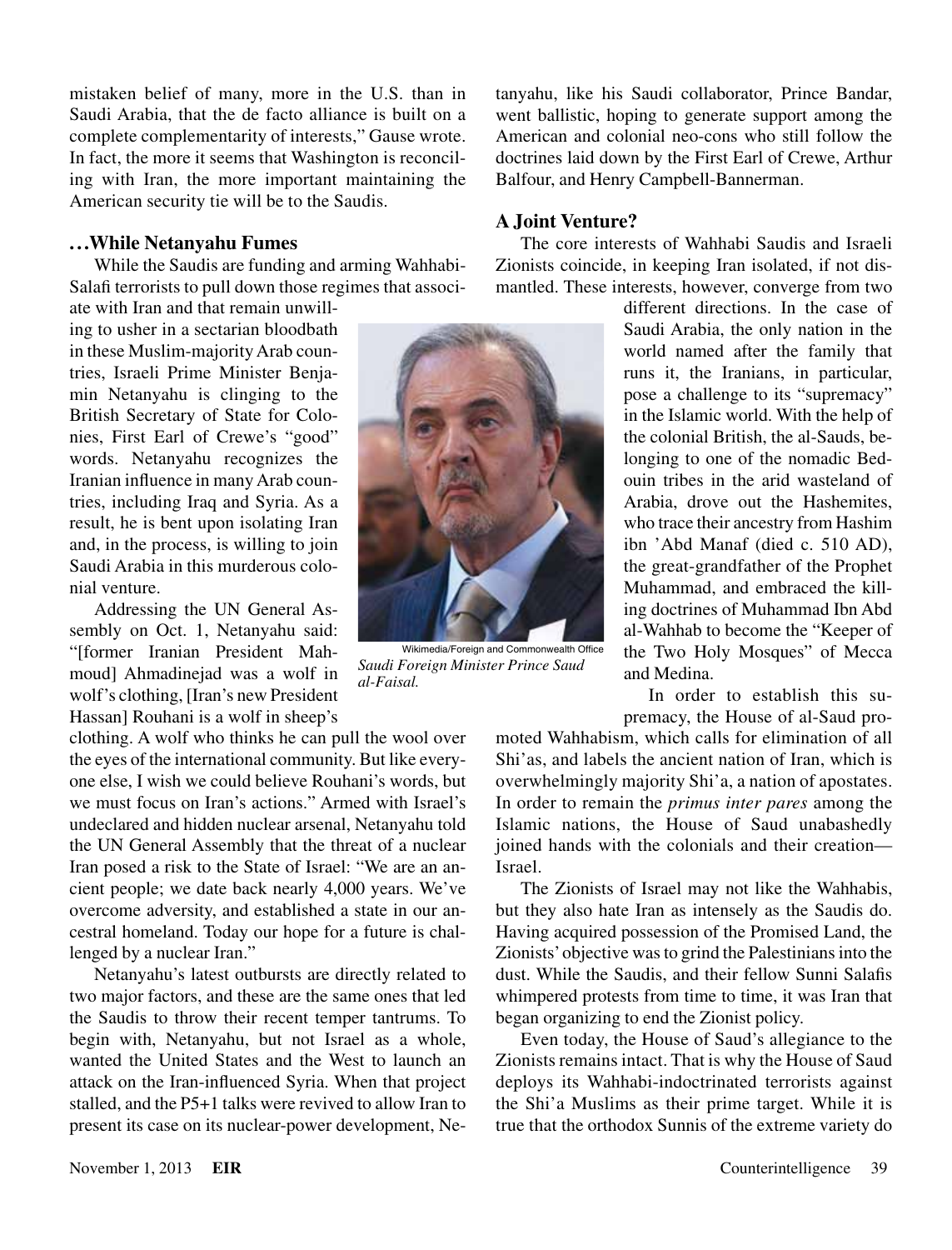not accept the Shi'as as genuine Muslims (and hence, they ostensibly do not violate the Prophet Mohammad's prohibition against the killing of Muslims), there may be another reason why the Shi'as are targeted: Their British patrons have had their own problems with Iran, a civilization that would not kowtow to the British Empire the way the Bedouins did. Secondly, after Iraq was virtually decimated by the Bush-Cheney-Obama crowd following 9/11, Iran has remained the only active backer of the Palestinians.





*on striking Syria.*

UN/Evan Schneider

Israeli Zionists, with whom Netanyahu has made his bed, became particularly incensed when the Iranbacked and -funded Hezbollah Shi'as of Lebanon gave the much-vaunted Israeli Defense Forces (IDF) a bloody nose in 2006, during a 34-day military conflict in Lebanon, northern Israel, and the Golan Heights. Netanyahu and his fellow Zionists realize that their objective of grinding the Palestinians to dust could be attained only if Iran were weakened severely and kept isolated from the rest of the Islamic world. In this mission, the modern-day Zionists found an ally—Saudi Arabia, or rather the House of Saud—the progeny of nomadic Bedouins.

The collaboration between the two Iran-haters is no secret. In fact, an associate of Netanyahu leaked to the press that Israel is coordinating policies with Saudi and Gulf representatives to prevent the U.S. from easing-up on Iran's nuclear program. ("Israel and Saudi Arabia: Best frenemies forever?" Russia Today, Oct. 10).

It is likely that Netanyahu is aware, but as a student of the geopolitical exigencies that bind the British and French colonials to the Wahhabis, does not acknowledge that the actual seeds of Wahhabism came from a 13th-Century sheikh, Ibn Taymiyya. He was the first holy leader who interpreted jihad as a "holy war." According to Ibn Tamiyya, and the Wahhabis like the Saudis, there were four enemies of Islam. The first were the infidels (which included, presumably Christians, Jews and pagans). The other three were: Muslims who had "fallen away" and must be fought and killed if they did not return to the true path (these are Shi'as and other members of various Islamic sects); Muslims who said they were practicing the faith, but practiced Islam improperly were to be killed without mercy; and those people who had left Islam, but who still called themselves Muslim. Ibn Taymiyya said that all these people should be given no quarter.

#### **A British Spy Sanctifies the Union**

Following the collapse of the Ottoman Empire, the British were looking to increase their sphere of influence in Arabia, and saw in Ibn Saud the savage warrior they were looking for to control Arabia for them, and financed and protected him. By ousting the Hashemites and crowning a Bedouin as the "Keeper of the Two Holy Mosques," Britain bought itself a horde of serfs. And Ibn Saud delivered quickly, by welcoming the Zionists to the Arab world!

The groundwork for determining the destiny of Ibn Saud, and of the House—or rather the Tent—of Saud, was prepared by the intrepid British intelligence officer Gertrude Bell. In 1919, at the Paris Conference ending World War I, Bell argued for the establishment of independent Arab emirates for the area previously covered by the Ottoman Empire. The Arab delegation, which was actually under Bell's control, was led by Faisal Saeed al-Ismaily, a Bedouin Sunni steeped in the ortho-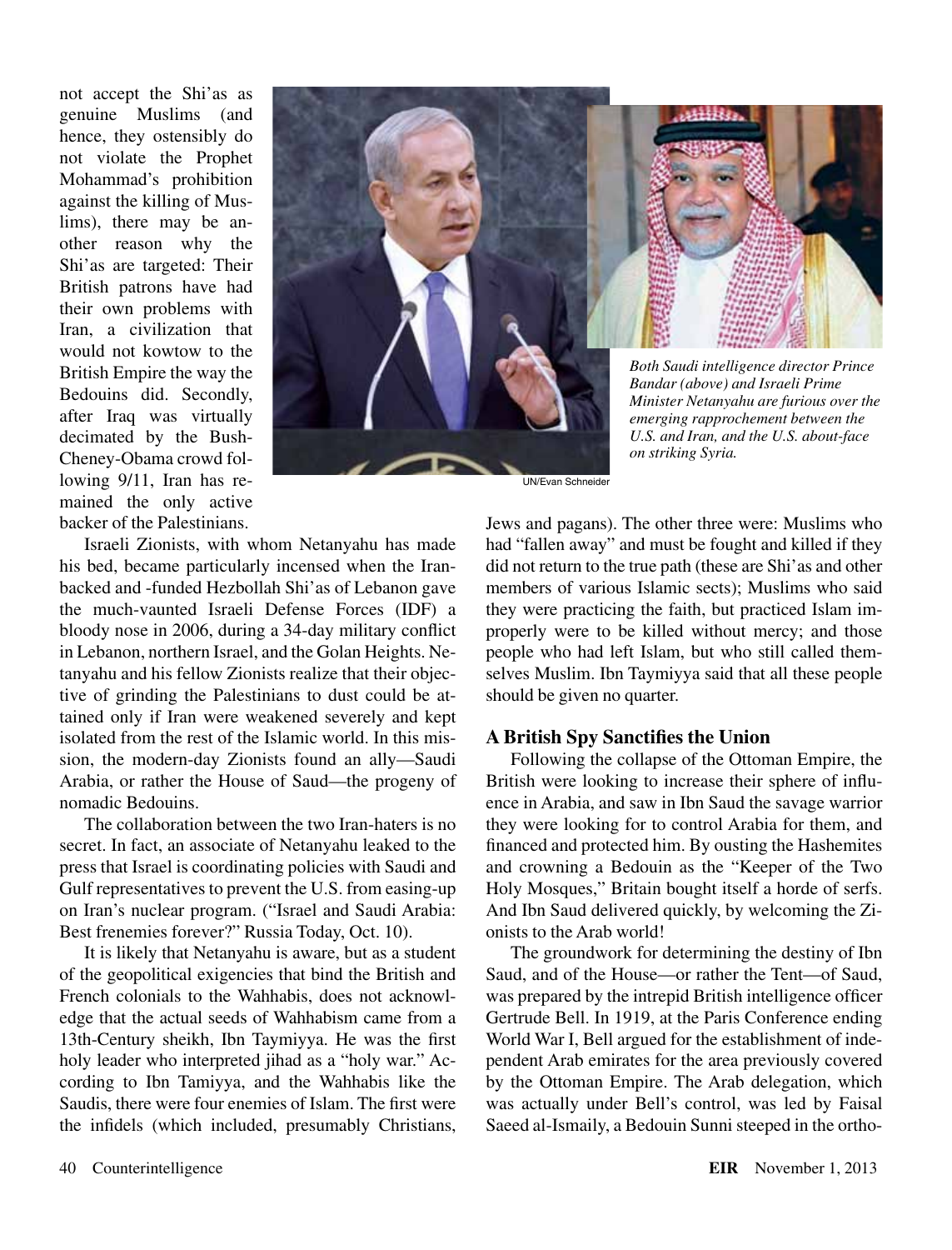

*Israeli Zionists, including Netanyahu, were incensed when the Iran-backed Hezbollah Shi'as of Lebanon gave Israel a bloody nose in 2006, during the military conflict in Lebanon. Shown: IDF forces retreating from Lebanon, Jan. 13, 2007.*

dox version of the religion, born in Taif (now, Saudi Arabia), the third son of the Grand Sharif of Mecca.

On Jan. 3, 1919, Faisal and Chaim Weizmann, president of the World Zionist Organization, signed the Faisal-Weizmann Agreement for Arab-Jewish cooperation, in which Faisal conditionally accepted the Balfour Declaration, based on the fulfillment of British wartime promises of development of a Jewish homeland in Palestine, on which subject he made the following statement:

"We Arabs ... look with the deepest sympathy on the Zionist movement. Our deputation here in Paris is fully acquainted with the proposals submitted yesterday by the Zionist Organization to the Peace Conference, and we regard them as moderate and proper. We will do our best, in so far as we are concerned, to help them through; we will wish the Jews a most hearty welcome home.... I look forward, and my people with me look forward, to a future in which we will help you and you will help us, so that the countries in which we are mutually interested may once again take their places in the community of the civilized people of the world."1

Since Gertrude Bell brought about this unholy union, the House of Saud has remained steadfast in its service to the Zionists. "The potential impact of such an unlikely union can't be overestimated," RT's Paula Slier reported from East Jerusalem Oct. 10, referring to the current developments. "Israel brings to the party excellent propaganda skills; Saudi Arabia—on the other hand—is able to tap into vast reservoirs of petrol dollars."

Thanks to the colonial powers and the Americans, who have, at their own peril, embraced as their allies Israel and Saudi Arabia, the goings-on between the State of Israel and the Saudi royal family have remained clandestine and known only to the most conservative of all Arab monarchs.

#### **The Bond Strengthened**

Since 1948, Saudi efforts to undermine the Palestinian cause have continued through secret meetings and communications between Saudi government officials

and princes, and the Israelis. According to senior military officers, and former intelligence officers, the former Saudi ambassador to the United States and the present Saudi Intelligence chief, Prince Bandar bin Sultan, has maintained regular contact with Israel since at least 1990. Moreover, evidence indicates that such contacts occurred much earlier; for example, in 1976, the Saudi government secretly sent a letter to Israel, via Tunisian Foreign Minister Mohammed Masmoudi, offering a large sum of money in return for withdrawing from the occupied territories (C. Schwartz, "Saudi-Israeli alliance not new," Jan. 15, 2008, Transatlantic Institute, Brussels).

Saudi efforts to destroy the Palestinian cause even entailed military plans. Accordingly, in 2009, when the Israeli attack on Gaza occurred, Saudi Arabia was in support of Israel, and repeatedly met the chief of the Israeli intelligence to plan an attack on Iran, the main supporter of Hamas, the most influential anti-Israeli movement in the Occupied Territory. During the conflict along the Israel-Lebanon border in 2006, the Israeli daily *Yediot Aharonot* reported that contacts had begun during the 34-day war in Lebanon between Israel and the Shi'ite militant group Hezbollah. Asked

<sup>1.</sup> Ramtanu Maitra, "The House of Saud: British-Programmed Killer of Muslims," *EIR,* Sept. 28, 2012.